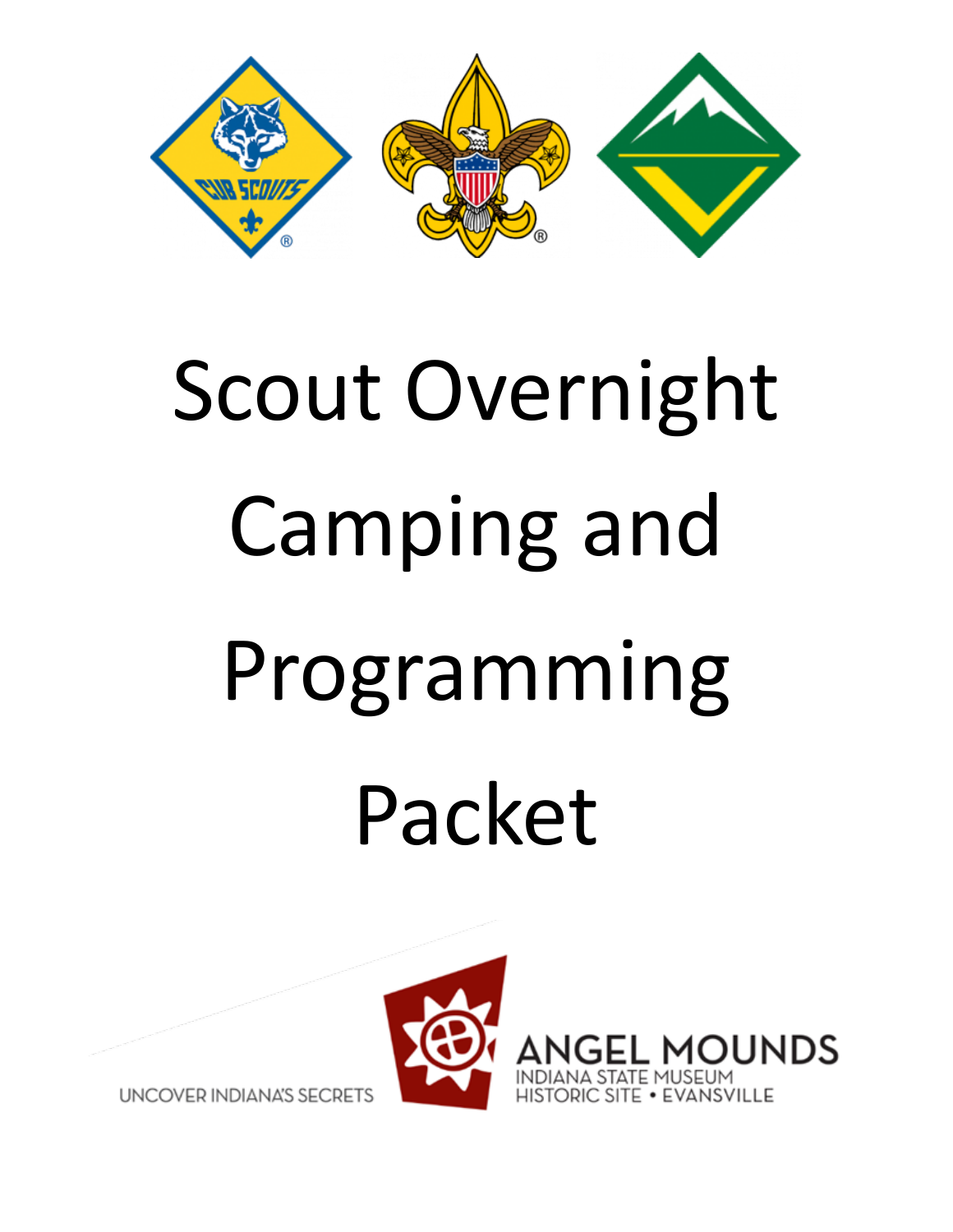

# Camping at Angel Mounds

## Are you looking for a local place to camp for just your troop/pack?

# **Angel Mounds is the place for you!**

Angel Mounds' scout camping area is an Eagle Scout project that has been in place for many years and a trailhead for

the Muskhogen Trail.

The camping area gives you the flexibility to plan your own programming or coordinate with one of the Angel Mounds' staff led programs.

> Contact us at: angelmoundsshs@indianamuseum.org 812-853-3956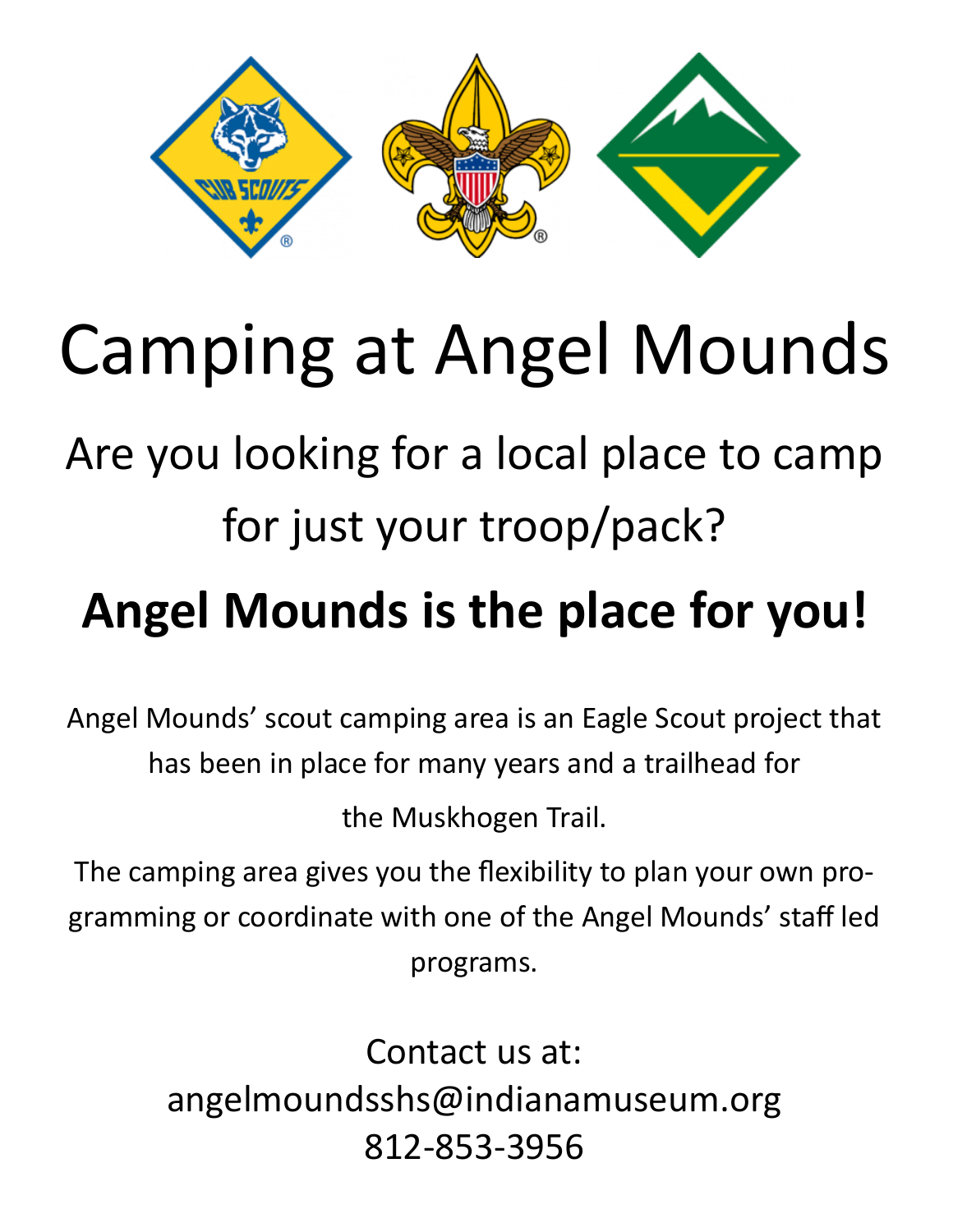# Camping and Programming Fees:

#### Overnight Fees:

Primitive Camp Ground\* (60-100 campers): \$100/night

-Water available

-Fire rings provided

Lab Building\* (25-30 campers): \$150/night

-Building heated and cooled

- Sink with running water

\*Both options have port-o-pot facilities; both locations can be rented concurrently.

#### Programming Fees:

\*Programs descriptions on the following page

Can You Dig It?: \$4/scout

Indiana's Original Rivertown- \$4/scout

Orion vs Long Sash- \$4/scout

Corn Husk Dolls- \$2/scout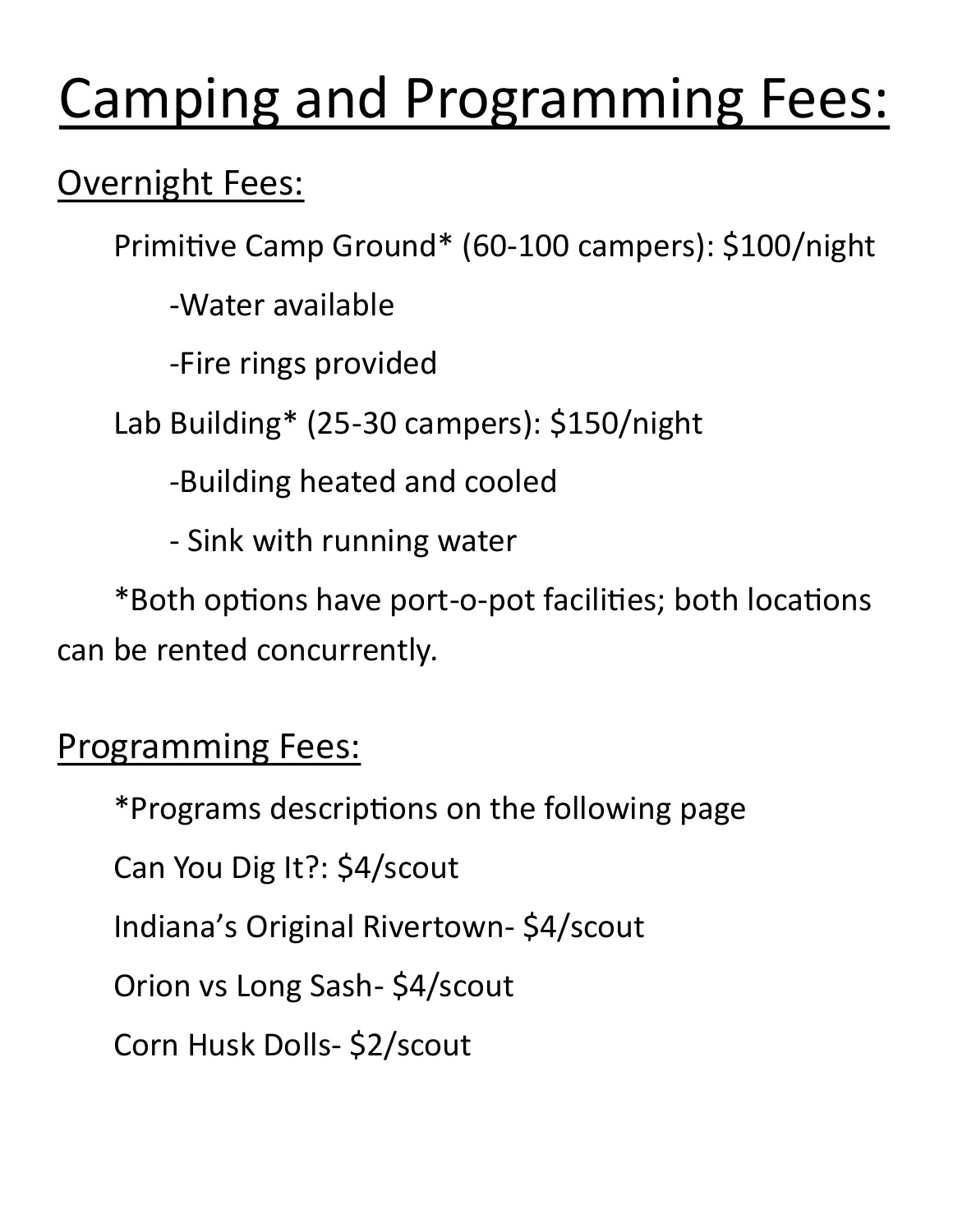#### **Weekend/After Hours Programming Options:**

**Can You Dig It?-** Scouts will get their hands dirty while they participate in a simulated excavation and learn skills used by realworld archaeologists to discover facts about ancient cultures. Please note we are able to accommodate only 25 participants at a time during this activity.

**Indiana's Original River Town-** Scouts will get hands-on with artifacts and animal pelts during this presentation about the people who lived at Angel Mounds and the archaeologists who have uncovered the culture and lifeways of these Mississippians.

**Orion vs. Long Sash-** Scouts will climb inside of our portable StarLab planetarium and look to the stars during this program. Learn the lore of cultures that predate European exploration and discover how they explained the mysteries of our galaxy. Please note we are able to accommodate only 25 participants at a time during this activity.

**Corn Husk Craft-** Scouts will learn about the many uses Mississippians found for corn and create a corn husk doll to bring home with them. Custom programming available upon request.

If you would like to work towards a specific badge or participate in an activity not listed above, please contact us at: angelmoundsshs@indianamuseum.org.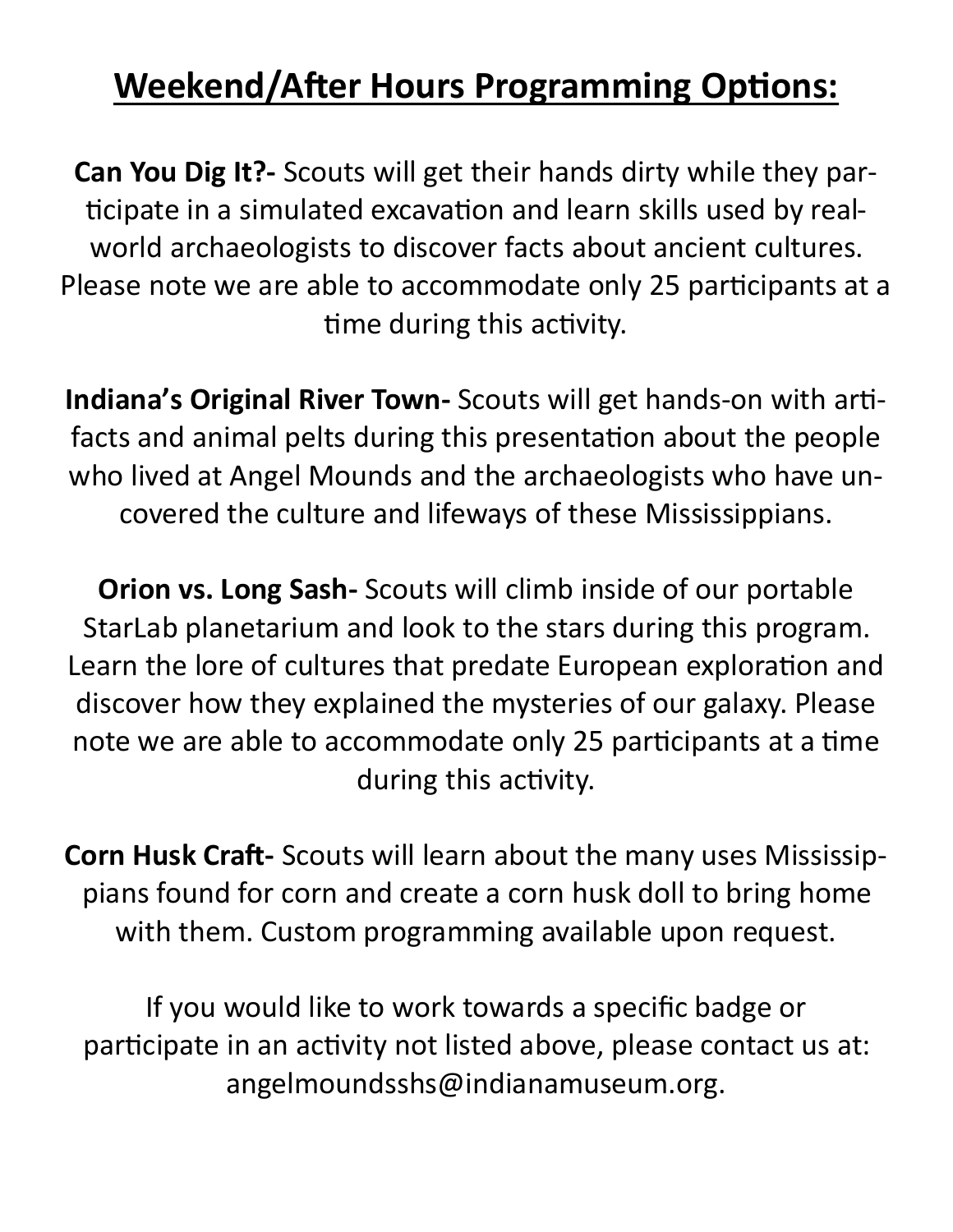#### Overnight Camping Registration for Angel Mounds State Historic Site

Contact Information for Individual Booking the Reservation:

| Event Information:                                                                                                                                                           |  |
|------------------------------------------------------------------------------------------------------------------------------------------------------------------------------|--|
|                                                                                                                                                                              |  |
| Number of Campers: _______________ Numbers of Leaders/Chaperones: ______________                                                                                             |  |
|                                                                                                                                                                              |  |
|                                                                                                                                                                              |  |
|                                                                                                                                                                              |  |
|                                                                                                                                                                              |  |
| Please note: Listing a program does not guarantee staff will be able to accommodate your request. Please<br>verify with staff at the time you submit your registration form. |  |
| <b>Emergency Contact Information:</b>                                                                                                                                        |  |
| On-Site Emergency Contact 1:                                                                                                                                                 |  |
|                                                                                                                                                                              |  |
| Phone: (_______) ______________________                                                                                                                                      |  |
| On-Site Emergency Contact 2:                                                                                                                                                 |  |
| Name:                                                                                                                                                                        |  |
| Phone: $(\_\_)$ ___________________                                                                                                                                          |  |
| Off-Site Emergency Contact 1:                                                                                                                                                |  |
|                                                                                                                                                                              |  |
|                                                                                                                                                                              |  |
| Off Site Emergency Contact 2:                                                                                                                                                |  |
|                                                                                                                                                                              |  |
| Phone: (______) ___________________                                                                                                                                          |  |

\*\*\* NOTE: This form must be submitted with the overnight camping registration fee 30 days prior to your reserved camping date. Failure to do so will result in cancellation of your reservation. \*\*\*